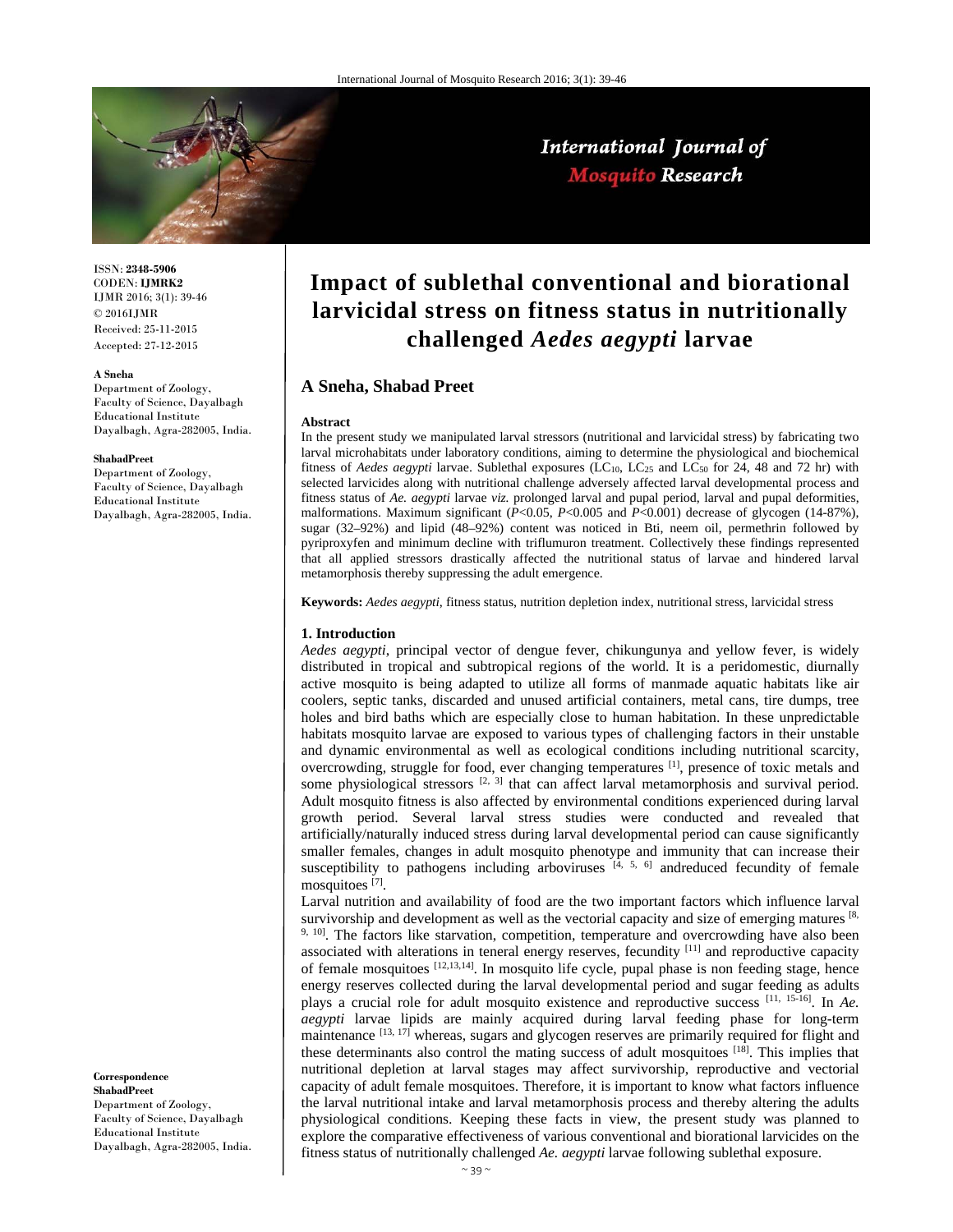## **2. Materials and methods**

Present study was conducted in the Agra city located in the extreme South-West corner of Uttar Pradesh (27°10'N78°05'E) for the period 2012-2014.

## **2.1 Larvicides and preparation of stocks**

Permethrin, pyriproxyfen, triflumuron were procured from Sigma–Aldrich (USA). Neem oil (1300 ppm) and Bacticide (*Bacillus thuringiensis israelensis*) spores were purchased from, RYM Exports (Mumbai, India) and Biotech International Ltd. (New Delhi, India), respectively.Stock solutions (0.1%) of larvicides were prepared according to the standard method recommended by WHO [19]. Serial dilutions were made from stocks to prepare different sublethal concentrations (LC<sub>10</sub>, LC<sub>25</sub> and LC<sub>50</sub> for 24, 48 and 72 hr) in distilled water.

## **2.2 Determination of sublethal concentrations**

Batches of 25 larvae of early IV instar were transferred to beakers containing 200 ml of distilled water. Various sublethal concentrations  $(LC_{10}$ ,  $LC_{25}$  and  $LC_{50}$ ) of conventional and biorational larvicides were selected on the basis of conducted efficacy studies against IV instar *Ae. aegypti* larvae which ranged between 0.00005-0.005 ppm (permethrin), 0.0005- 0.005 ppm (pyriproxyfen), 0.0008-0.005 ppm (triflumuron), 0.03-0.5 ppm (neem oil), 0.08-0.5 ppm (Bti). Suitable volumes of dilutions were added to the beakers containing 200 ml of water to attain desired sublethal concentrations, starting with the lowest concentration. Similar conditions were maintained for controls with distilled water only and experiments were conducted in triplicates.

# **2.3 Assessment of the fitness status of** *Aedes aegypti* **larvae 2.3.1 Physiological status**

Early fourth instar larvae were used for this study. After determining the sublethal concentrations  $(LC_{10}, LC_{25}$  and  $LC_{50}$ ) of various larvicides for 24, 48 and 72 hr we set up the experiment in triplicates consisting of beakers with 200 ml of distilled water and sprinkled with larval food (10 mg of tetramine fish food per beaker and twice a day). Batches of 25 larvae were transferred to each beaker. The experimental setup was continued until adult emergence. Similar conditions were maintained for controls but without larvicidal treatments. We observed the physiological status of treated larvae in terms of larval and pupal developmental days, larval pupal deformities, adult emergence inhibition and growth index. For each consecutive day dead and alive larvae and pupae were counted followed by adults. Growth index was calculated as follows:

Growth index = 
$$
\frac{\text{Adult emergence } (\%)}{\text{Total larval days}}
$$

## **2.3.2 Nutritional status**

For this study we maintained two larval micro-habitats under laboratory conditions. Which are as follows: (1) Larvicidal and nutritionally challenged larvae (LNC) where larvae were reared under larvicidal and nutritional stress. For this group we also maintained controls without larvicidal stress but they are nutritionally challenged. (2) Larvicidal stress and optimal nutrition (LON) where larvae were reared under larvicidal stress but supplied with optimal food whereas, in control larvae maintained in normal conditions i.e. without larvicidal and nutritional stress. *Ae. aegypti* larvae were exposed to above said stress conditions. Each beaker consists of 20 IV instar larvae and filled with 200 ml of distilled water and sprinkled with larval food (10 mg of tetramine fish food per beaker and twice a day) according to the test groups. After 24, 48 and 72 hr of exposure the survived larvae from various treatments were taken out to measure the biochemical fitness parameters.

## **2.3.3 Extraction and estimation of energy reserves**

From each treatment larvae were picked up and crushed in 200 µl of sodium sulfate solution and further processed for extraction of glycogen, sugar and lipid  $[20]$ . Glycogen and sugar content of control and treated mosquito larvae was estimated by using the hot anthrone assay. The absorbance was recorded at 625 nm [21]. Lipid content was measured by using vanillin– phosphoric acid reagent  $[22]$  and the absorbance was read at 525 nm. The amount of glycogen, sugars and lipid in each sample was calculated in µg by using standard graphs. The values of sugars, glycogen and lipid in µg were converted into joules [23]. The total nutrition (glycogen  $+$  sugar  $+$  lipid) depletion index (NDI) was calculated as follows:

 $NDI = [(C - T)/(C + T)] \times 100$ 

Where C is the control total energy reserve and T is total energy reserves (glycogen+sugar+lipid) present in treated larvae.

## **2.4 Statistical analysis**

Significant difference in adult emergence inhibition and growth index were determined by using student t-test while the effect of nutrition and larvicidal treatments on larval energy reserves, significant differences in control and treatments were analysed using Two-way ANOVA and further Bonferroni post hoc test. Statistical tests were analysed using Graph Pad Prism version 6.0 (Graph Pad Software, Inc., San Diego, USA) and considered significant at *P*<0.05, *P*<0.01 and *P*<0.001.

#### **3. Results**

# **3.1 Effect of larvicidal stress on physiological status 3.1.1 Larval and pupal duration**

*Ae. aegypti* larvae reared under the larvicidal-stress treatment exhibit a visibly prolonged larval and pupal developmental period when compared with controls. The untreated larvae showed a larval developmental period (from early IV instar larvae to pupae) of 3.6 days whereas, larvae treated with neem oil (8 days) showed maximum prolongation in larval duration followed by pyriproxyfen (6.3 days), permethrin (6 days), triflumuron  $(6 \text{ days})$  and Bti  $(4 \text{ days})$  (Fig. 1). In contrast pupae emerged from stress induced larvae showed reduced pupal duration when compared with controls. The duration of pupal period in untreated larvae was noticed as 2.3- 3.3 days which were reduced by 0.3-1.7 (permethrin), 0.4- 1 (pyriproxyfen), 0.7-1.7 (triflumuron) and 1-2 (Bti) days. But pupae which were emerged from pyriproxyfen and neem oil treatment prolonged the pupal developmental period (Fig. 1) when compared with control.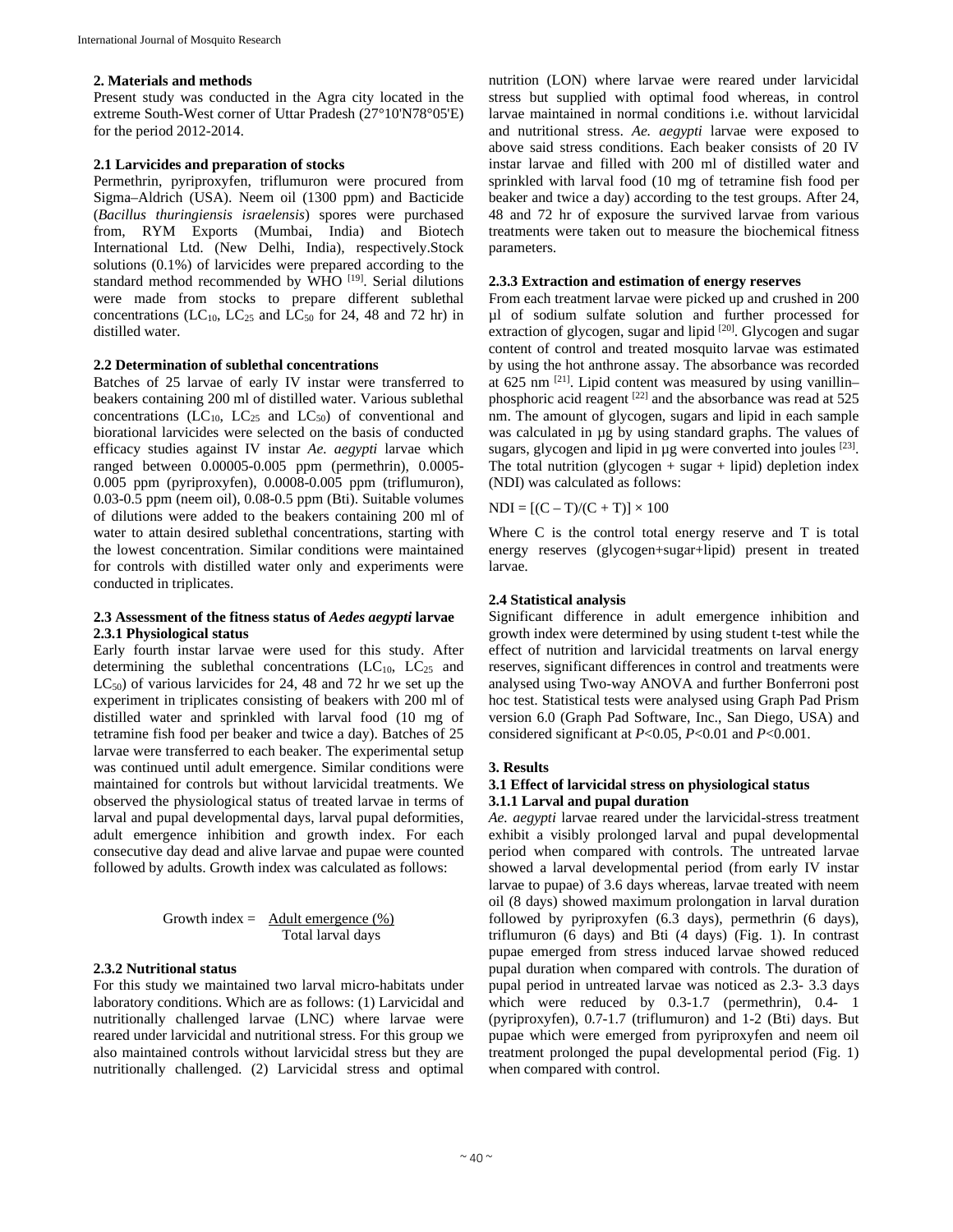

**Fig 1:** Mean larval and pupal developmental period of *Ae. aegypti* following treatment with various larvicides. Alphabets indicate: A - LC<sub>10</sub>; B - LC<sub>25</sub>; C - LC<sub>50</sub>

## **3.1.2 Stress induced metamorphosis in** *Ae. aegypti* **larvae**

Highest level of disturbance such as larval and pupal deformities, malformations and changes in physiological processes was noticed in larvae treated with permethrin, neem oil and Bti (Table. 1). Most notably, morphological and behavioural changes were observed in larvicidal stress induced larvae such as curling up, vigorous body movements and discoloration of larvae. Overall examination of malformed pupae showed features like incomplete larva-pupal transformation, partially emerged pupae appended with larval head capsule, underdeveloped pupae and incompletely developed dark colour pupae with outsized abdomen. The metamorphic abnormalities were also found in newly emerged adults from stress induced pupae such as incomplete pupaladult transformation process, partially emerged dead adults from pupal exuvia and lack of ability in matures to shack their pupal skin, which remain attached to their appendages. Maximum adult abnormalities were observed with pyriproxyfen  $(2.6-6.6%)$  and neem oil  $(1.3-6.6%)$  followed by permethrin (1.3-5.3%) exposure. Whereas, treatment with Bti and triflumuron did not exhibits any apparent adult abnormalities. Maximum significant (*P*<0.05, *P*<0.005 and *P*<0.001) inhibition in adult emergence was noticed in pyriproxyfen (94%) and permethrin (89%) treatments followed by triflumuron (77%), neem oil (64%) and Bti (58%) exposed larvae. Significant reduction (*P*<0.05, *P*<0.005 and *P*<0.001) in growth index was observed in every treatment when compared with untreated individuals. We recorded highest growth index reduction in pyriproxyfen (60-98%) and permethrin (51-90%) followed by triflumuron (50-85%), neem oil (55-82%) and Bti (26-66%) exposed larvae. Growth index was found to be dose and time dependent. Maximum reduction in growth index level was seen in  $24$  hr  $(LC_{50})$  larvicidal treatment followed by 48 hr  $(LC_{50})$  and 72 hr  $(LC_{50})$  larvicidal treatments.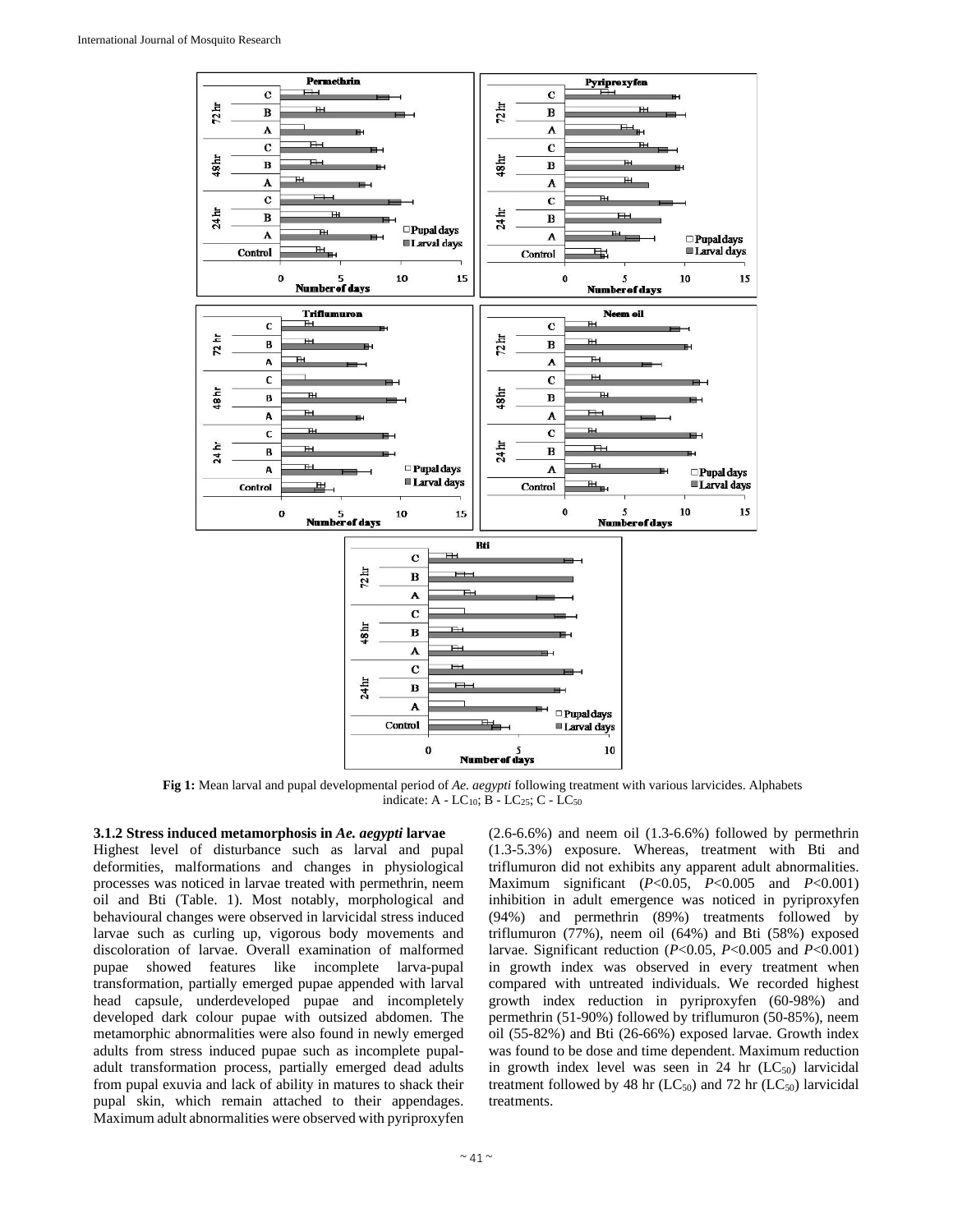| Hr | <b>Treatment</b>     | <b>Adult Emergence Inhibition (%)</b> | <b>Adult Malformation (%)</b> | <b>Growth Index</b>         |
|----|----------------------|---------------------------------------|-------------------------------|-----------------------------|
|    | Control              | $2.6 \pm 1.3$                         | $0\pm 0$                      | $12.7 \pm 0.5$              |
| 24 | $LC_{10}$            | $50.6 \pm 3.5$ <sup>c</sup>           | $4.0 + 0.5$                   | $4.1 \pm 0.2^{\text{a}}$    |
|    | $\overline{LC}_{25}$ | $69.3 \pm 7.0$ <sup>d</sup>           | $5.3 \pm 2.6$                 | $2.0 \pm 0.4^{\text{a}}$    |
|    | $LC_{50}$            | $84.0 \pm 3.1$ <sup>a</sup>           | $1.3 + 0.7$                   | $1.2 \pm 0.4^a$             |
| 48 | $\overline{LC}_{10}$ | $48.0 \pm 3.1$ <sup>c</sup>           | $1.3 \pm 0.3$                 | $6.2 \pm 1.4$ <sup>d</sup>  |
|    | LC <sub>25</sub>     | $64.0{\pm}5.9^{d}$                    | $2.6 \pm 1.3$                 | $3.1 \pm 0.4^c$             |
|    | $LC_{50}$            | $89.0 \pm 2.6^{\mathrm{a}}$           | $4.0 \pm 2.3$                 | $1.2 \pm 0.3^a$             |
|    | $LC_{10}$            | $42.6 \pm 5.8$ <sup>d</sup>           | $4.0 \pm 2.3$                 | $6.6 \pm 0.9$ <sup>d</sup>  |
| 72 | LC <sub>25</sub>     | $61.3 \pm 7.0$ <sup>d</sup>           | $4.0 \pm 1.3$                 | $2.8 \pm 0.6^c$             |
|    | $LC_{50}$            | $77.3 \pm 6.6$ c                      | $4.0 + 0.5$                   | $1.7 + 0.4^a$               |
|    | Control              | $2.6 \pm 1.3$                         | $0\pm 0$                      | $15.4 \pm 0.8$              |
| 24 | $LC_{10}$            | $54.6 \pm 1.3^a$                      | $2.6 \pm 0.8$                 | $5.3 \pm 0.5$ <sup>c</sup>  |
|    | $LC_{25}$            | $74.6 \pm 2.6^{\mathrm{a}}$           | $4.0 \pm 2.3$                 | $2.3 \pm 0.1^a$             |
|    | $LC_{50}$            | $85.3 \pm 1.8^a$                      | $4.0 \pm 1.7$                 | $1.3 \pm 0.2^a$             |
| 48 | $LC_{10}$            | $56.0 \pm 2.3^{\text{a}}$             | $2.6 \pm 1.3$                 | $4.6 \pm 0.1$ <sup>c</sup>  |
|    | LC <sub>25</sub>     | $89.3 \pm 2.3^{\mathrm{a}}$           | $5.3 \pm 1.3$                 | $2.2 \pm 0.08^a$            |
|    | $LC_{50}$            | $89.3 \pm 2.7$ <sup>a</sup>           | $2.6 \pm 0.8$                 | $0.9 \pm 0.2^{\text{a}}$    |
| 72 | $LC_{10}$            | $49.3 \pm 2.6^a$                      | $6.6 \pm 3.5$                 | $6.1 \pm 0.4$ <sup>d</sup>  |
|    | LC <sub>25</sub>     | $72.0 \pm 2.3$ <sup>a</sup>           | $4.0 \pm 2.3$                 | $2.2 \pm 0.1$ <sup>a</sup>  |
|    | $LC_{50}$            | $94.6 \pm 1.2^a$                      | $4.0 \pm 1.6$                 | $0.3 \pm 0.08^a$            |
|    | Control              | $1.3 \pm 1.3$                         | $0\pm 0$                      | $14.2 \pm 1.0$              |
| 24 | $LC_{10}$            | $42.6 \pm 5.3$ <sup>d</sup>           | $6.6 \pm 1.3$                 | $6.6 \pm 0.4$ <sup>d</sup>  |
|    | LC <sub>25</sub>     | $53.3 \pm 1.3^a$                      | $9.3 \pm 2.6$                 | $4.1 \pm 0.1$ <sup>d</sup>  |
|    | $LC_{50}$            | $76.0 \pm 2.3^{\text{a}}$             | $4.0 \pm 2.3$                 | $2.1 \pm 0.2$ <sup>c</sup>  |
|    | $LC_{10}$            | $37.3 \pm 1.3^a$                      | $5.3 \pm 1.3$                 | $7.0 \pm 0.5$ <sup>d</sup>  |
| 48 | LC <sub>25</sub>     | $50.6 \pm 3.5$ °                      | $4.0 \pm 2.3$                 | $4.2 \pm 0.4$ <sup>d</sup>  |
|    | $LC_{50}$            | $74.6 \pm 1.3^{\text{a}}$             | $2.6 \pm 0.6$                 | $2.3 \pm 0.03$ <sup>d</sup> |
| 72 | $LC_{10}$            | $37.3 \pm 1.3^a$                      | $1.3 + 0.5$                   | $7.9 \pm 0.7$ <sup>d</sup>  |
|    | $LC_{25}$            | $46.6 \pm 1.8^{\text{a}}$             | $4.0 \pm 2.3$                 | $5.5 \pm 0.1$ <sup>d</sup>  |
|    | $LC_{50}$            | $77.3 \pm 2.6^a$                      | $2.6 \pm 1.3$                 | $2.1 \pm 0.2$ <sup>d</sup>  |
|    | Control              | $5.3 \pm 1.3$                         | $0\pm 0$                      | $16.8 \pm 1.2$              |
| 24 | $LC_{10}$            | $38.6 \pm 1.7^{\rm a}$                | $4.0 \pm 2.3$                 | $5.5 \pm 0.2$ <sup>d</sup>  |
|    | LC <sub>25</sub>     | $41.3 \pm 2.1$ <sup>c</sup>           | $6.6 \pm 3.5$                 | $4.2 \pm 0.1$ <sup>d</sup>  |
|    | $LC_{50}$            | $61.3 \pm 1.3^a$                      | $6.0 \pm 0.6$                 | $2.8 \pm 0.1$ <sup>d</sup>  |
| 48 | $LC_{10}$            | $24.0 \pm 4.0^d$                      | $0\pm 0$                      | $7.3 \pm 0.4$ <sup>d</sup>  |
|    | LC <sub>25</sub>     | $45.3 \pm 2.6$ <sup>c</sup>           | $3.0 + 0.8$                   | $3.7 \pm 0.2$ <sup>c</sup>  |
|    | $LC_{50}$            | 58.6±3.5°                             | $2.6 + 0.6$                   | $2.9 \pm 0.2$ c             |
| 72 | $LC_{10}$            | $25.3 \pm 2.6$ <sup>d</sup>           | $2.6 \pm 0.6$                 | $7.5 \pm 0.4$ <sup>d</sup>  |
|    | $LC_{25}$            | $49.3 \pm 4.6$ <sup>d</sup>           | $1.3 \pm 0.8$                 | $4.0 \pm 0.5$ <sup>d</sup>  |
|    | $LC_{50}$            | $64.0 \pm 4.0$ c                      | $2.8 + 0.9$                   | $2.9 \pm 0.2$ c             |
|    | Control              | $2.6 \pm 1.3$                         | $0\pm 0$                      | $13.3 \pm 2.4$              |
| 24 | $LC_{10}$            | $22.6 \pm 1.3$ <sup>c</sup>           | $2.6 \pm 1.3$                 | $9.3 \pm 0.4$ <sup>p</sup>  |
|    | LC <sub>25</sub>     | $34.6 \pm 2.6$ <sup>c</sup>           | $0\pm 0$                      | $7.0 \pm 0.5$ <sup>p</sup>  |
|    | $LC_{50}$            | $57.3 \pm 3.1^a$                      | $4.0 \pm 1.6$                 | $4.4 \pm 0.4^p$             |
| 48 | $LC_{10}$            | $18.6 \pm 2.8$ <sup>d</sup>           | $0\pm 0$                      | $9.8 \pm 1.0^p$             |
|    | LC <sub>25</sub>     | $33.3 \pm 3.5$ <sup>d</sup>           | $4.0 \pm 1.6$                 | $7.1 \pm 0.6^p$             |
|    | $LC_{50}$            | $58.6 \pm 2.9$ <sup>d</sup>           | $3.0 + 0.8$                   | $4.4 \pm 0.0^p$             |
|    | $LC_{10}$            | $25.3 \pm 5.3$ <sup>d</sup>           | $0\pm 0$                      | $8.4 \pm 0.8$ <sup>p</sup>  |
| 72 | $LC_{25}$            | $33.3 \pm 3.5^{\rm a}$                | $2.0 \pm 0.2$                 | $6.6 \pm 0.08$ <sup>p</sup> |
|    | $LC_{50}$            | $57.3 \pm 2.6^b$                      | $2.6 \pm 0.3$                 | $4.5 \pm 0.3$ <sup>p</sup>  |

**Table 1:** Physiological status of *Ae. aegypti* larvae treated with various conventional and biorational larvicides.

Data represented as mean  $\pm$  S.E.M (n=3). Alphabets indicate significant differences between control and treatments ( ${}^{a}P$  < 0.0001, b*P*< 0.001 *<sup>c</sup> P*<0.0005, *<sup>d</sup> P*<0.005 and p - non significant)

## **3.2 Effect of nutritional and larvicidal stress on nutritional status**

The two different fabricated larval rearing conditions produced significant effects on the nutritional status in all treatment groups when compared with controls. LNC group has recorded significantly lesser nutrient levels (presented in terms of energy Joules/larva) than LON group.

# **3.2.1 Glycogen**

Glycogen content was significantly (*P*<0.05, *P*<0.005 and *P*<0.001) affected in both treatment groups (Fig. 2). In LNC

group maximum reduction in glycogen content was observed in Bti (87%) treatment following neem oil (86%), permethrin (84%), pyriproxyfen (64%) and triflumuron (60%) treatment after 24 hr  $(LC_{50})$  which was slightly elevated at 48 hr and 72 hr post treatments when compared with respective control group. While in LON group food provided to the larvae had slightly elevated the levels of glycogen but significantly affected by larvicidal treatments. LON group also exhibited reduced glycogen level at 24 hr larvicidal treatment which was increased slightly at 48 hr and 72 hr exposure.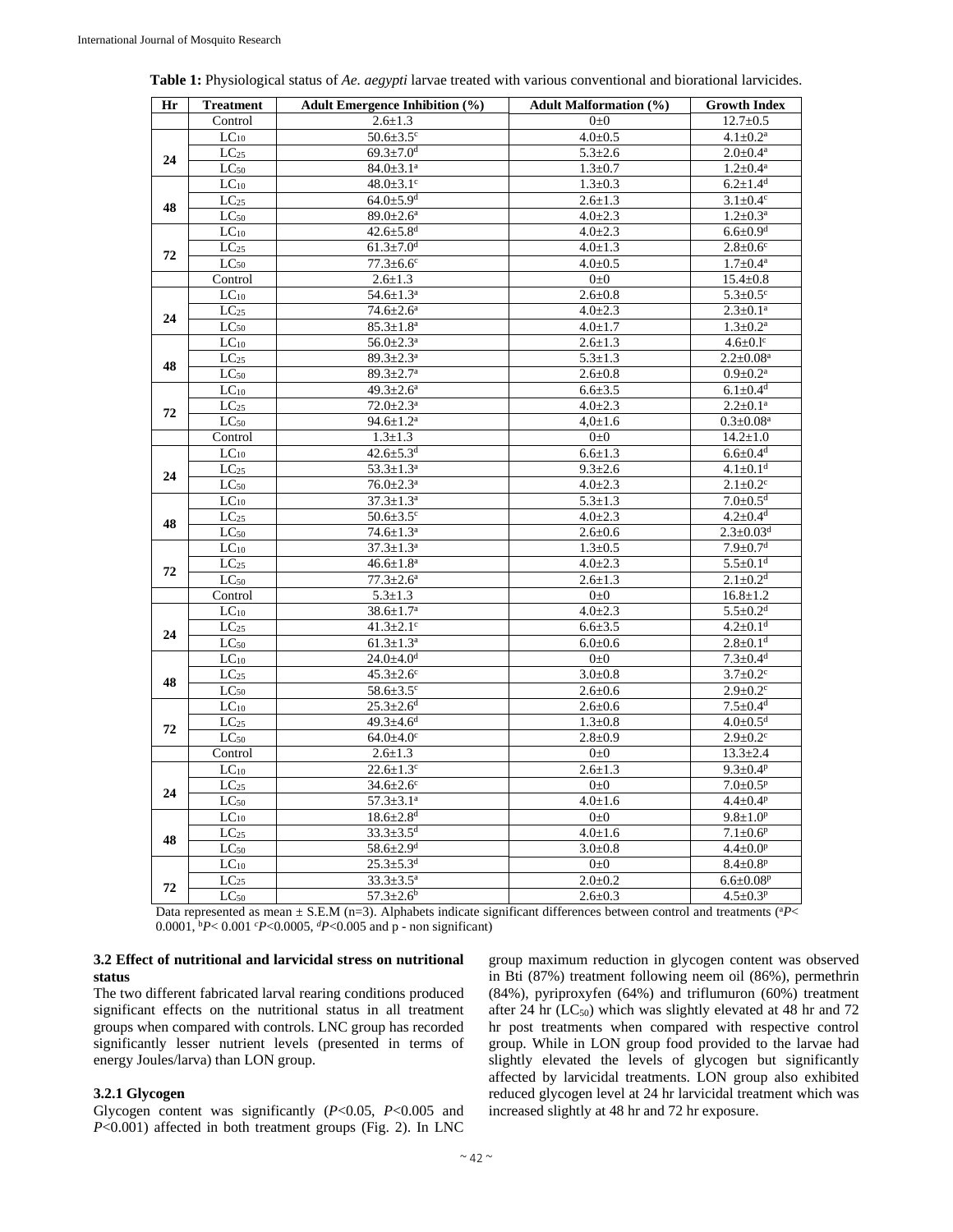

**Fig 2:** Effects of larvicidal treatment following with or without food on glycogen content of *Ae. aegypti* larvae. Data represented as mean  $\pm$  S.E.M (n=3). Alphabets indicate significant differences per larva between control and treatments ( ${}^{a}P< 0.05$ ,  ${}^{b}P< 0.01$ ,  ${}^{c}P< 0.001$  and p - non significant).

# **3.2.2 Sugar**

Sugar profile of treated and untreated larvae in both the groups (LNC and LON) has been depicted in Fig. 3. The result revealed that the highest amount of sugar decrease was recorded at 24 hr (LC<sub>50</sub>) in larvae exposed to neem oil (92%) followed by permethrin (86%), Bti (84%), pyriproxyfen (67%)

and triflumuron (59%) treated larvae (LNC group). In LON group sugar content was found to be decreased significantly (*P*<0.05, *P*<0.005 and *P*<0.001) by 90%, 88%, 88%, 77% and 75% in 24 hrs  $(LC_{50})$  treatments of permethrin, neem oil, Bti, pyriproxyfen and triflumuron, respectively.



**Fig 3:** Effects of larvicidal treatment following with or without food on sugar content of *Ae. aegypti* larvae. Data represented as mean  $\pm$  S.E.M (n=3). Alphabets indicate significant differences per larva between control and treatments ( ${}^{a}P < 0.05$ ,  ${}^{b}P < 0.01$ ,  ${}^{c}P < 0.001$  and p - non significant).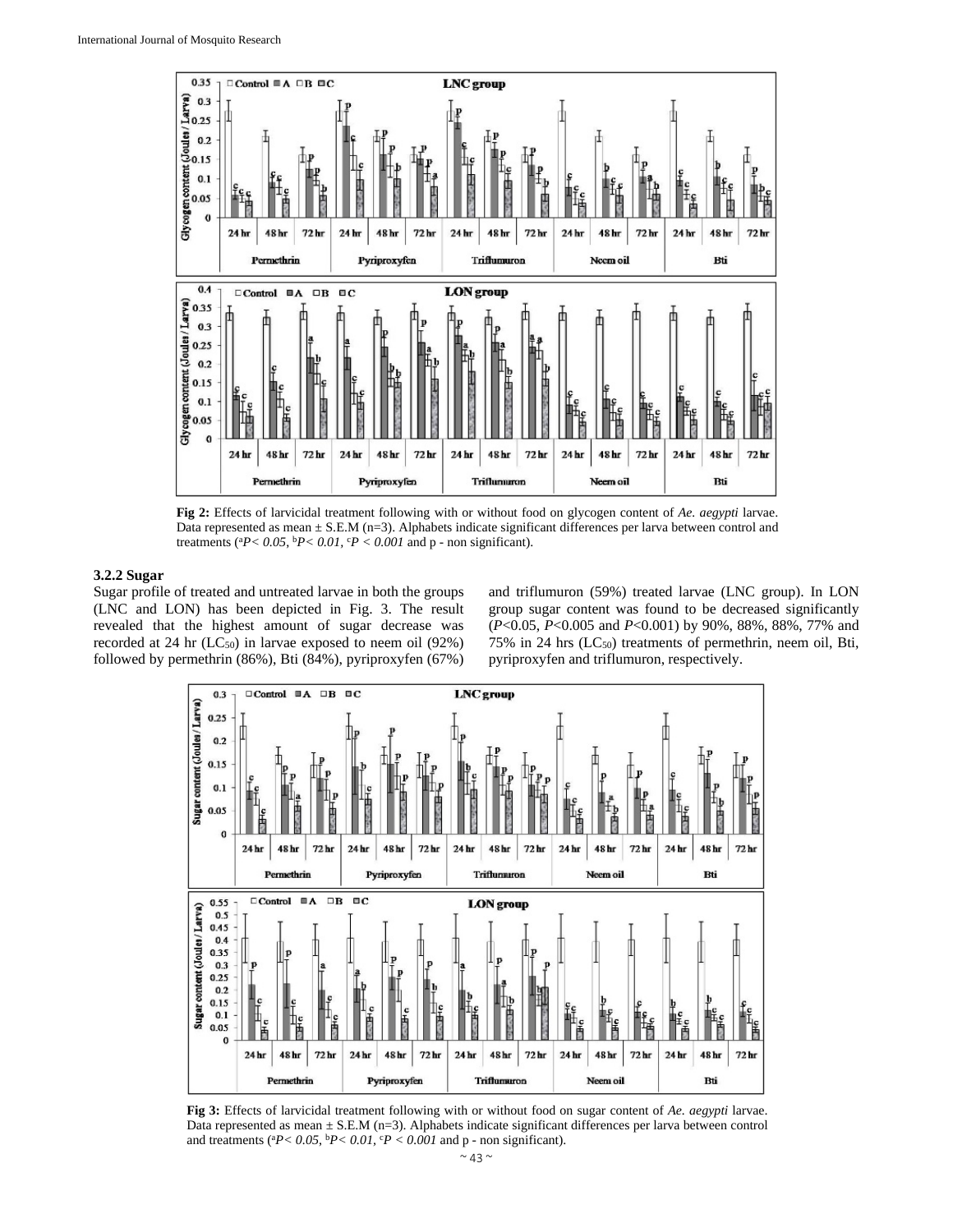# **3.2.3 Lipid**

Lipid content was significantly decreased  $(P < 0.01$  and  $P <$ *0.001*) in both treatment groups LNC and LON (Fig. 4). In LNC group, lipid profile maximum decrease was observed in 72 hr ( $LC_{50}$ ) treatment followed by 48 hr ( $LC_{50}$ ) and 24 hr  $(LC_{50})$  treatments. For LNC group, highest amount of reduction in lipid profile was recorded by permethrin (92%), neem oil (82%) and then by Bti (81%). Whereas, in LON group highest drop off in lipid content was noticed at 24 hr (76%-86%) treatment followed by 48 hr (73%-85%) and 72 hr (74%-84%) treatments.



**Fig 4:** Effects of larvicidal treatment following with or without food on lipid content of *Ae. aegypti* larvae. Data represented as mean  $\pm$  S.E.M (n=3). Alphabets indicate significant differences per larva between control and treatments (a *P<*0.05, b*P<*0.01, <sup>c</sup> *P<*0.001 and p - non significant).

# **3.3 Nutrition depletion index (NDI)**

NDI depicts percent depletion in total energy reserves of treated and untreated larvae. By using NDI we can compare the effectiveness of applied conventional and biorational larvicides in terms of their reduction in larval energy reserves. NDI was found to be concentration dependent where maximum depletion in total energy reserves was observed in larvae treated with LC<sub>50</sub> concentration of every applied larvicide. It is considered that nutritional depletion occurs when the NDI is superior to 75%, moderate when it is between 50-75% and low when it is below 50%. In LCN group permethrin (74-81%) was found to be superior than neem oil (76-68%) and Bti (72-66%) originated as superior to moderate followed by pyriproxyfen (67-61%) and triflumuron (66-60%) were found as moderate whereas, in LON group neem oil (78- 76%) was considered as superior, permethrin (76-72%) and Bti (75-71%) were considered as superior to moderate while pyriproxyfen (61-58%) and triflumuron (69-66%) were recorded as moderate to low.

#### **4. Discussion**

Dengue and chikungunya are frequently emerging diseases in India due to positive ecological and environmental conditions for the breeding of *Ae. aegypti*, a major vector responsible for the transmission of these diseases. They become very well established owing to their incredible ability to adjust to any type of environment ranging from artificial containers to tree holes near human surroundings. Larvicides/insecticides which were applied on *Ae. aegypti* larvae comprise various damaging and depressing effects on their growth and development by inducing alterations at molecular, cellular, metabolic and biochemical level. In current study, a comparative effect of different conventional and biorational larvicides has been tested on IV instar larvae of *Ae. aegypti* with respect to their physiological and nutritional status.

## **4.1 Physiological status**

Mosquito is a holometabolous insect which passes through complete (egg, larvae, pupae and adult) and complicated metamorphosis process. In this study we observed larval and pupal developmental days, malformations, and emergence inhibition of adults. The mode of action of all these applied conventional and biorational larvicides may be clearly diverse but physiological and behavioural changes occurred in larvae are comparable with each other. Utmost level of disturbance in normal behavioural, morphological and physiological processes was noticed in larvae treated with pyriproxyfen and permethrin followed by triflumuron, neem oil and Bti. Senthilkumaret al. <sup>[24]</sup> also reported this type of behavioural changes in treated larvae like curling up, vigorous body movements and discoloration shows kind of neurotoxicity. In the current study we noticed extended larval duration time due to exposure of larvae to various sublethal treatments. This kind of extensions in larval stage was also reported by few researchers when larvae treated with neem extract  $[25, 26]$ . We have also recorded that pupae emerged from treated larvae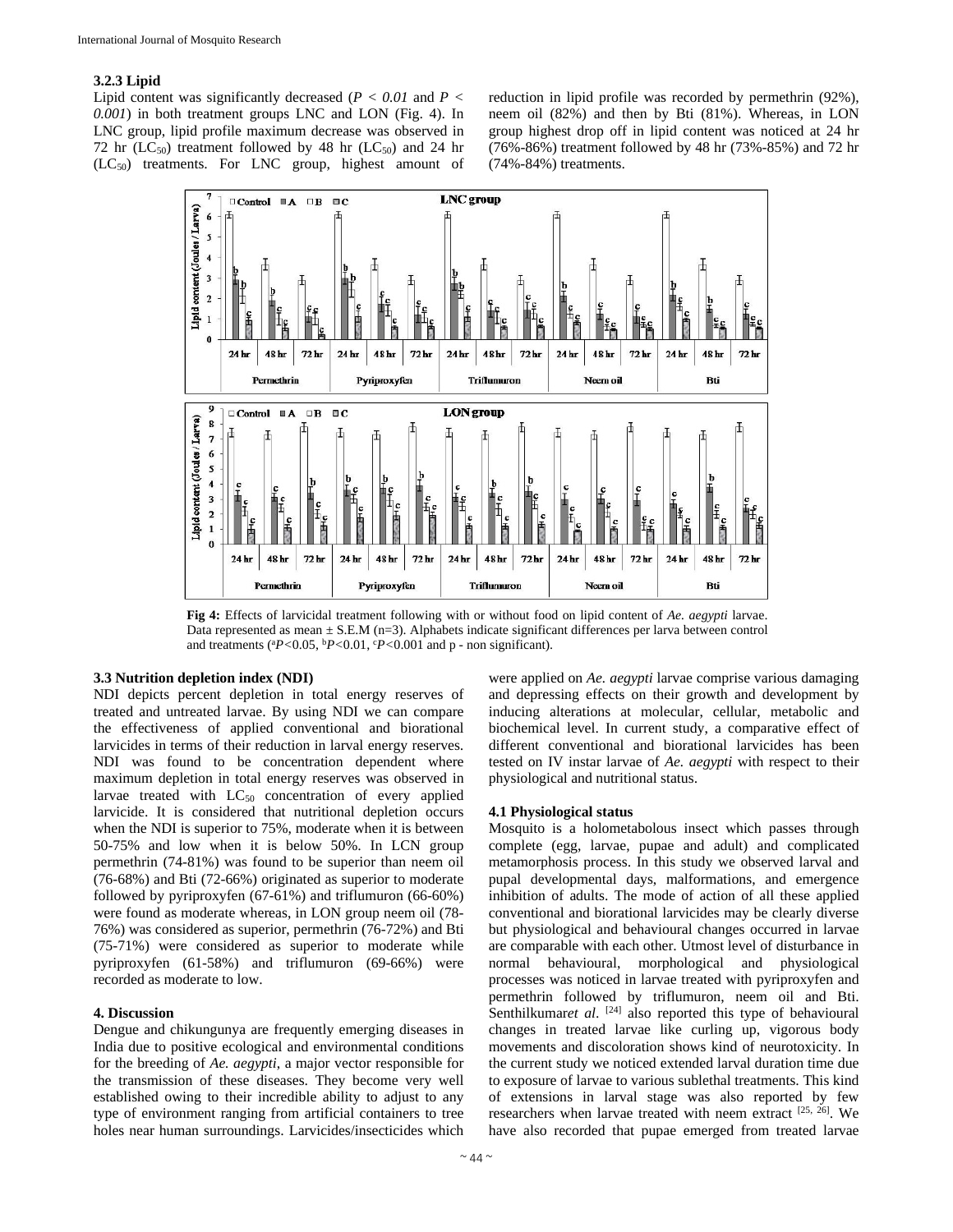exhibited reduced pupal duration in all treatments except for neem oil treated pupae which showed delay in pupal duration. Our results were comparable with Shaalan *et al.* [27] as they also showed reduction and delay in larval and pupal period when treated with secondary metabolites of some plant species.

In this study, we also observed various anomalies and malformations such as partially emerged pupae with oversized abdomen, dark colour dwarf sized pupae, half emerged adults from pupal exuvia and dead adults appendages attached with pupal skin in newly emerged pupae and adults from stress induced larvae. This type of regulatory effects during moulting process were under the control of the juvenile hormones (JH) [28] and ventral nerve cord neurosecretory cells, which releases the tanning hormone <sup>[29]</sup>. Hence, conventional and biorational larvicides exhibited inhibiting effects on larvae and influenced JH synthesis process which hindered larval metamorphosis processes and thereby suppressing the adult emergence.

# **4.2 Nutritional status**

This study showed that starvation, feeding and larvicidal treatments have detrimental effects on the larval energy reserves, and consequently on larval development and behaviour of *Ae. aegypti*. Our results were comparable with other researchers that had reported depletion of larval energy reserves when exposed to any type of stress (environmental, chemical and nutritional)  $[20, 24, 29, 30, 31]$ .

*Ae. aegypti* larvae treated with conventional and biorational larvicides exhibited significantly lower energetic reserves (glycogen, sugars and lipids) than untreated larvae. Such a decrease in energetic resources can have drastic consequences for the vectorial capacity of female mosquitoes [32]. In the present study, drastic decrease in glycogen and sugar content was noticed in both treatment groups LNC and LON. Maximum decrease of glycogen and sugar content was noticed in Bti, neem oil, permethrin followed by pyriproxyfen and minimum decline with triflumuron treatment. Highest drop off in these indices was observed at 24 following 48 and 72 hr treatment. It is well recognized that throughout larval development, extensive biosynthesis of energy reserves such as protein, carbohydrate and lipids occur in larvae which act like precursors for the transformation of larvae into pupae and adults [33]. Carbohydrates, such as sugars and glycogen, are the fuels for mosquito flight and distance flown by mosquitoes and has been dependent on availability of sugars [23].

 Lipid content was also found to be drastically decreased in the treated larvae at each and every concentration (both groups LNC and LON) suggesting that treatment with these conventional and biorational larvicides reduced feeding and appropriate use of supplemented nutrients in group LON. Highest drop off in lipid content was noted at 72 hr followed by 48 hr and 24 hr which are in contrast with glycogen and sugar content. While maximum reduction was observed in permethrin, neem oil, Bti and least in pyriproxyfen and triflumuron. Similar, decrease in feeding was reported in *Anopheles*, *Culex* and *Aedes* following treatment of neem [34]. Lipids are the foremost energy reserves for insect continued existence and reproductive capacity of females <sup>[23]</sup>. Lipids are also an important source of the acetyl groups needed to synthesize the enzymes constitutive amino acids [32].

It is a universally accepted fact that the stress response as a whole is characterised by depleted larval energy reserves in both treated groups LNC and LON. Another possibility is that energy resources might have been utilized by the larvae either

to restore the damage or defend itself from the applied stress on the larvae in the form of starvation and larvicidal treatments. We observed that both the groups (LNC and LON) showed significantly reduced energy levels indicating that larvicidal stress was not affected much by presence or absence of food. However, it is clear that applied conventional and biorational larvicidal stress has great impact on potential fitness of larvae and subsequently on emerging adults, particularly in conditions where larvae were nutritionally challenged.

## **5. Conclusion**

In the present study we manipulated larval stressors (nutritional and larvicidal stress) by fabricating two larval microhabitats under laboratory conditions, aiming to determine the physiological and biochemical fitness of *Ae. aegypti* larvae.The impact of externally induced stress signs were measured by various parameters in the form of alterations occurred in physiological (developmental time, malformations, emergence inhibition) and nutritional status (glycogen, sugar and lipid) of IV instar *Ae. aegypti* larvae. Sublethal exposures  $(LC_{10}, LC_{25}$  and  $LC_{50}$  for 24, 48 and 72 hr) with selected larvicides along with nutritional challenge adversely affected larval developmental process and fitness status of *Ae. Aegypti*  larvae. All stressors had a consistent effect of significant reduction in energy reserves relative to the controls. Maximum level of disturbance such as prolonged larval and pupal period, larval and pupal deformities, malformations and changes in physiological processes was noticed in larvae treated with permethrin, neem oil and *Bacillus thuringiensis israelensis* (Bti). Maximum significant (*P<0.05*, *P<0.005* and *P<0.001*) decrease of glycogen (14-87%), sugar (32–92%) and lipid (48– 92%) content was noticed in Bti, neem oil, permethrin followed by pyriproxyfen and minimum decline with triflumuron treatment. Highest drop off in these indices was observed at 24 hr  $(LC_{50})$  and least at 72 hr. Nutrition depletion index was found to be concentration dependent depicting maximum reduction at LC<sub>50</sub> sublethal exposure. Collectively these findings represented that all applied stressors drastically affected the nutritional status of larvae and hindered larval metamorphosis thereby suppressing the adult emergence.

## **6. Acknowledgement**

We gratefully acknowledge Director, DEI for providing necessary facilities for carrying out research and financial assistance to A.Sneha by Department of Science and Technology, New Delhi, India.

## **7. References**

- 1. Agnew P, Haussy C, Michalakis Y. Effects of density and larval competition on selected life history traits of *Culex pipiens quinquefasciatus* (Diptera Culicidae). J: Med Entomol. 2000; 37:732-735.
- 2. Perez MH, Noriega FG. *Aedes aegypti* pharate 1st instar quiescence affects larval fitness and metal tolerance. J Insect Physiol. 2012; 58:824-829.
- 3. Perez MH, Noriega FG. Sublethal metal stress response of larvae of *Aedes aegypti*. Physiol Entomol, 2014; 39:111- 119.
- 4. Alto BW, Reiskind MH, Lounibos LP. Size alters susceptibility of vectors to dengue virus infection and dissemination. Am Soc Trop Med Hyg, 2008; 79:688-695.
- 5. Westbrook CJ, Reiskind MH, Pesko KN. Larval environmental temperature and the susceptibility of *Aedes*